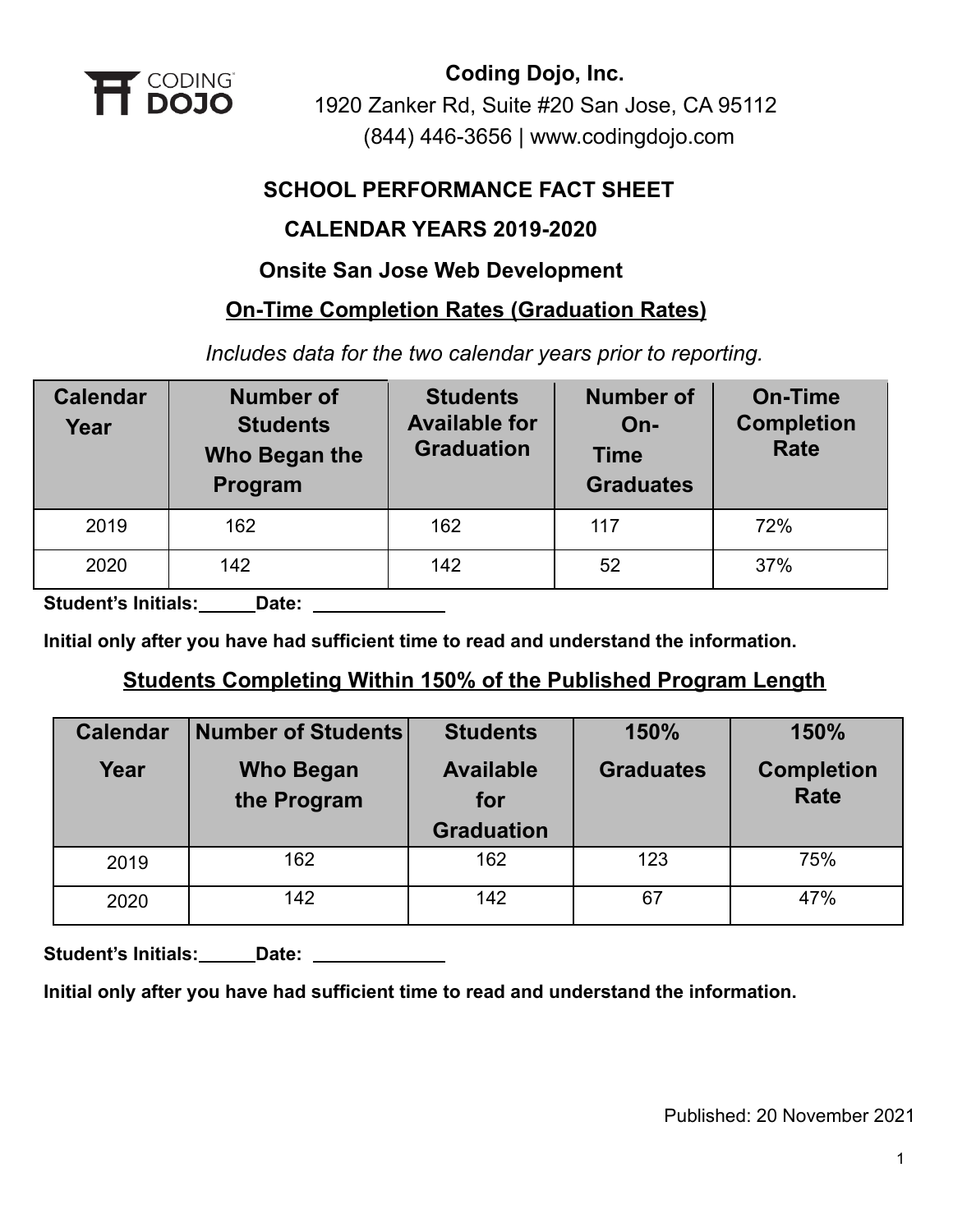

## **Job Placement Rates** *(includes data for the two calendar years prior to reporting)*

| Calendar<br>Year | <b>Number</b><br>Οf<br><b>Students</b><br><b>Who</b><br><b>Began</b><br>Program | Number of<br><b>Graduates</b> | <b>Graduates</b><br><b>Available for</b><br>Employment | <b>Graduates</b><br><b>Employed in</b><br>the<br><b>Field</b> | <b>Placement Rate</b><br>% Employed in<br>the<br><b>Field</b> |
|------------------|---------------------------------------------------------------------------------|-------------------------------|--------------------------------------------------------|---------------------------------------------------------------|---------------------------------------------------------------|
| 2019             | 162                                                                             | 136                           | 136                                                    | 104                                                           | 77%                                                           |
| 2020             | 142                                                                             | 83                            | 83                                                     | 36                                                            | 44%                                                           |

You may obtain from the institution a list of the employment positions determined to be in the field for

which a student received education and training. (View [list of positions\)](https://cdn2.codingdojo.com/files/alumni_positions.pdf)

## **Gainfully Employed Categories** *(includes data for the two calendar years prior to*

## *reporting)*

## **Part-Time vs. Full-Time Employment**

| <b>Calendar Year</b> | <b>Graduate</b><br><b>Employed</b><br>in the Field<br>20-29 Hours Per<br><b>Week</b> | <b>Graduates Employed</b><br>in the<br>30<br><b>Field</b><br>at Least<br><b>Hours Per</b><br><b>Week</b> | <b>Total Graduates</b><br><b>Employed in the</b><br><b>Field</b> |
|----------------------|--------------------------------------------------------------------------------------|----------------------------------------------------------------------------------------------------------|------------------------------------------------------------------|
| 2019                 |                                                                                      | 104                                                                                                      | 104                                                              |
| 2020                 |                                                                                      | 36                                                                                                       | 36                                                               |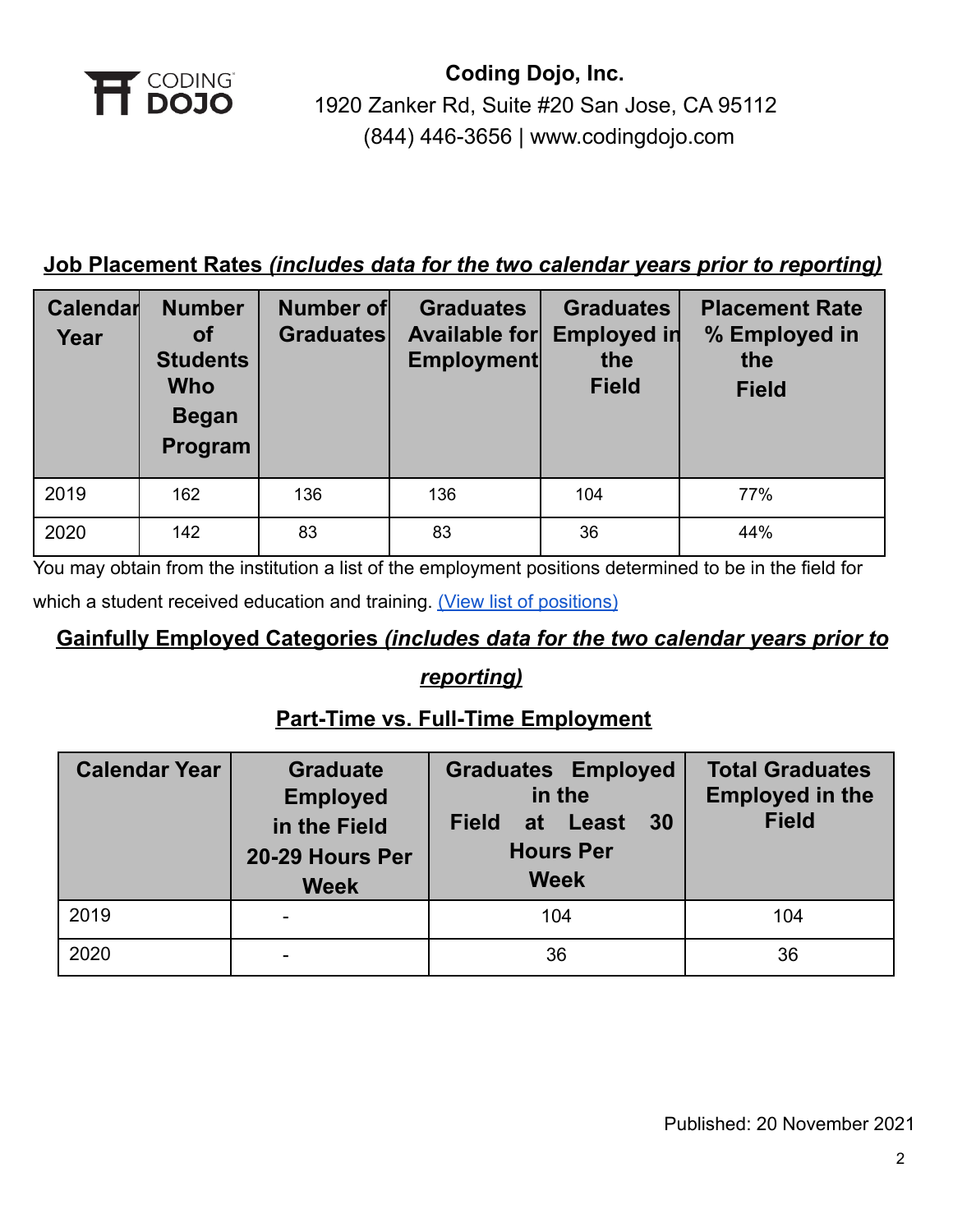

## **Single Position vs. Concurrent Aggregated Position**

| <b>Calendar Year</b> | <b>Graduates</b><br><b>Employed in</b><br>the Field in a<br><b>Single</b><br><b>Position</b> | <b>Graduates Employed</b><br>in the<br><b>Field in Concurrent</b><br><b>Aggregated Positions</b> | <b>Total Graduates</b><br><b>Employed in the</b><br><b>Field</b> |
|----------------------|----------------------------------------------------------------------------------------------|--------------------------------------------------------------------------------------------------|------------------------------------------------------------------|
| 2019                 | 104                                                                                          | N/A                                                                                              | 104                                                              |
| 2020                 | 36                                                                                           | N/A                                                                                              | 36                                                               |

## **Self-Employed / Freelance Positions**

| <b>Calendar Year</b> | <b>Graduates Employed who are Self-</b><br><b>Employed or Working Freelance</b> | <b>Total Graduates</b><br><b>Employed in the</b><br><b>Field</b> |
|----------------------|---------------------------------------------------------------------------------|------------------------------------------------------------------|
| 2019                 |                                                                                 | 104                                                              |
| 2020                 | 3                                                                               | 36                                                               |

# **Institutional Employment**

| <b>Calendar Year</b> | <b>Graduates Employed in</b><br>the Field who are<br><b>Employed by the</b><br><b>Institution, an Employer</b><br>Owned by the Institution,<br>or an Employer who<br><b>Shares Ownership</b> | <b>Total Graduates</b><br><b>Employed in the</b><br><b>Field</b> |
|----------------------|----------------------------------------------------------------------------------------------------------------------------------------------------------------------------------------------|------------------------------------------------------------------|
| 2019                 |                                                                                                                                                                                              | 104                                                              |
| 2020                 |                                                                                                                                                                                              | 36                                                               |

**Student's Initials: Date:**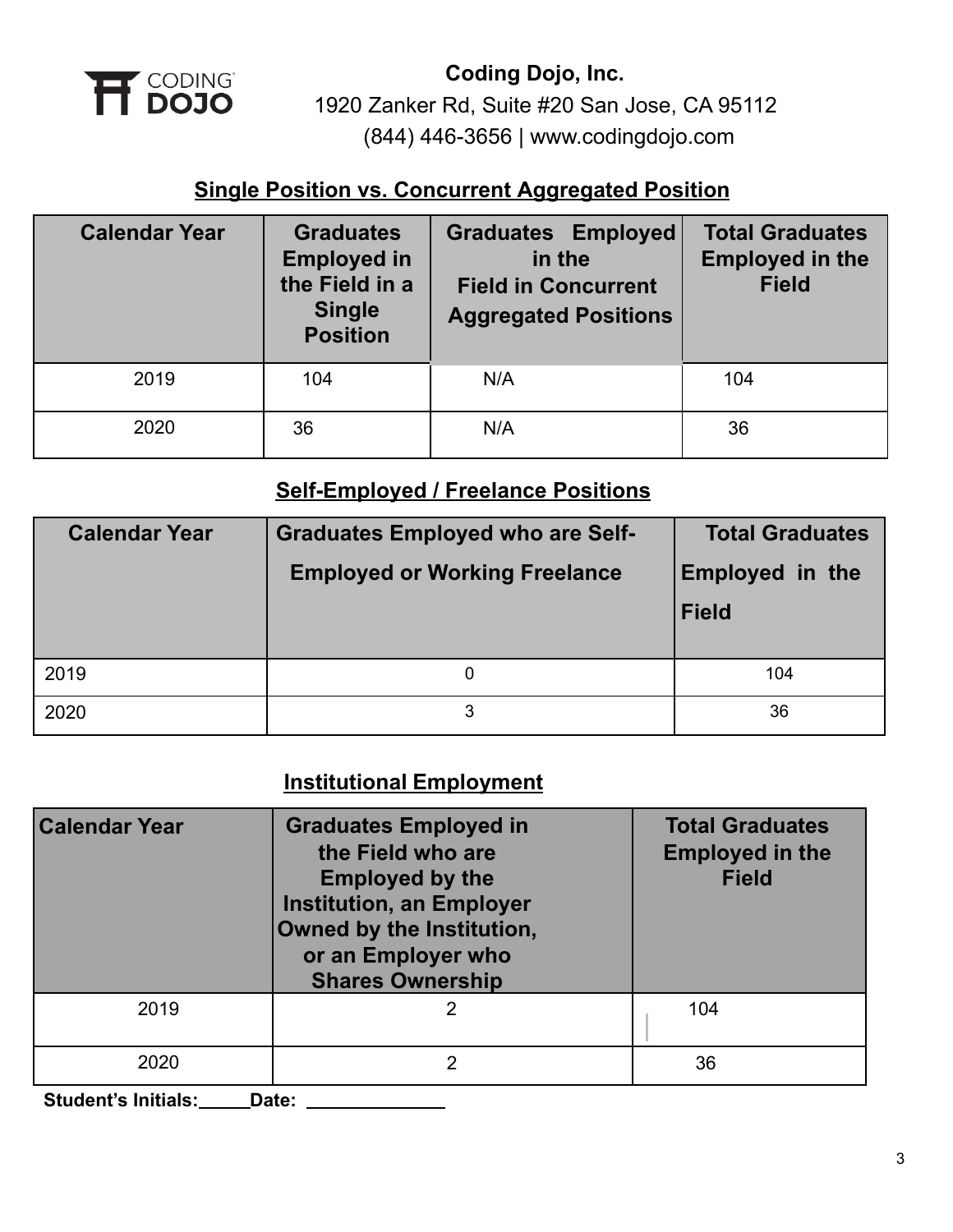

#### **Initial only after you have had sufficient time to read and understand the information.**

**IF the majority of graduates from this program obtain jobs in self-employment or freelance work add:**

This program may result in freelance or self-employment.

- The work available to graduates of this program is usually for freelance or self-employment.
- This type of work may not be consistent.
- The period of employment can range from one day to weeks to several months.
- Hours worked in a day or week may be more or less than the traditional 8 hour work day or 40 hour work week.
- You can expect to spend unpaid time expanding your networks, advertising, promoting your services, or honing your skills.
- Once graduates begin to work freelance or are self-employed, they will be asked to provide documentation that they are employed as such so that they may be counted as placed for our job placement records.
- Students initialing this disclosure understand that either a majority or all of this school's graduates are employed in this manner and understand what comprises this work style.

Student's Initials:\_\_\_\_\_\_Date:

**Only initial after you have had sufficient time to read and understand the information**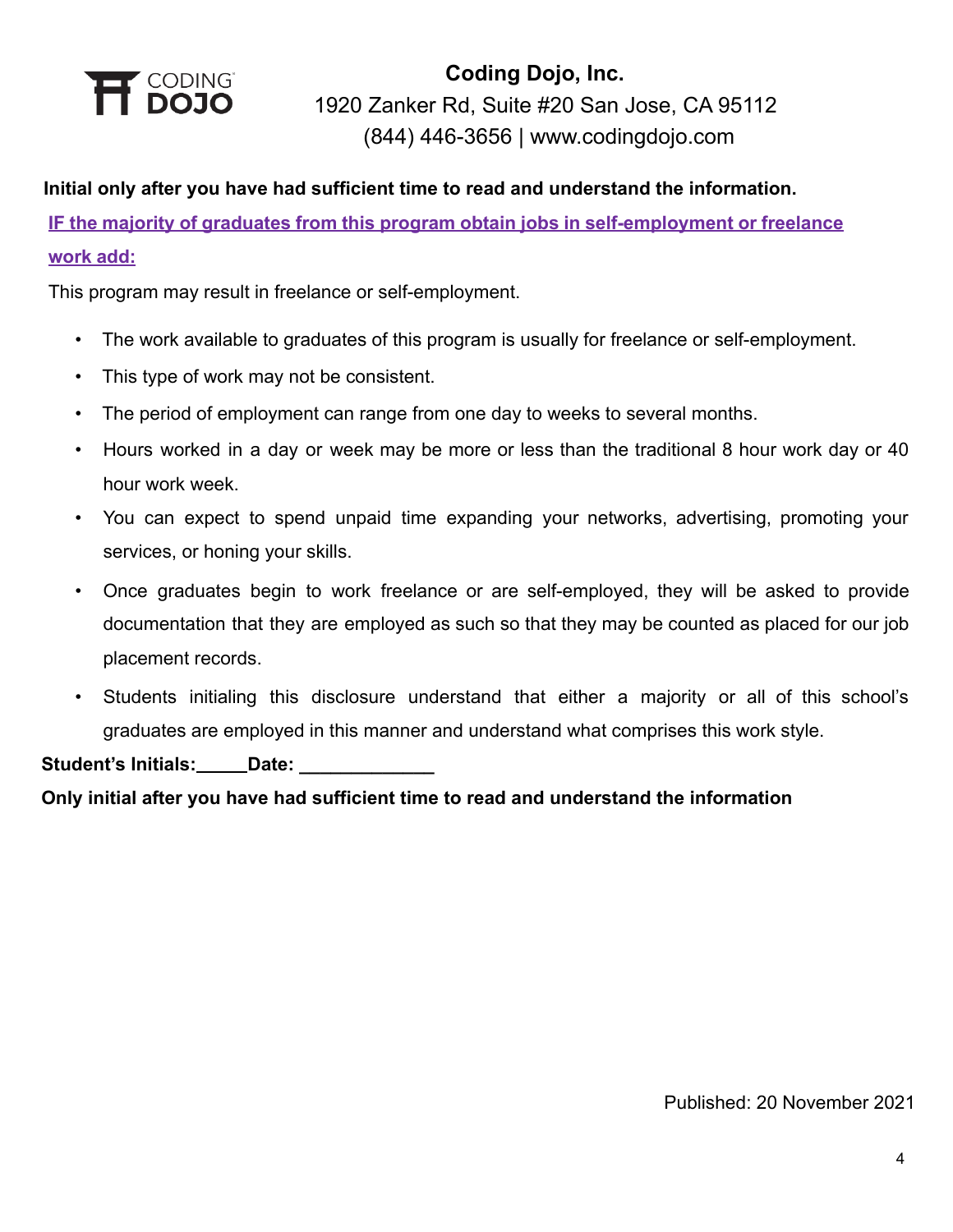

# **License Examination Passage Rates** *(includes data for the two calendar years*

## *prior to reporting)*

| <b>Calendar</b> | <b>Number of</b>    | <b>Number of</b>   | <b>Number</b>       | <b>Number</b>       | <b>Passage</b> |
|-----------------|---------------------|--------------------|---------------------|---------------------|----------------|
| Year            | <b>Graduates in</b> | <b>Graduates</b>   | <b>Who</b>          | <b>Who</b>          | <b>Rate</b>    |
|                 | <b>Calendar</b>     | <b>Taking Exam</b> | <b>Passed First</b> | <b>Failed First</b> |                |
|                 | Year                |                    | <b>Available</b>    | <b>Available</b>    |                |
|                 |                     |                    | <b>Exam</b>         | <b>Exam</b>         |                |
|                 |                     |                    | <b>Exam</b>         |                     |                |
| 2019            | 136                 | N/A                | N/A                 | N/A                 | N/A            |
| 2020            | 83                  | N/A                | N/A                 | N/A                 | N/A            |

Licensure examination passage data is not available from the state agency administering the examination. We are unable to collect data from 0 graduates.

**Student's Initials: Date:**

**Initial only after you have had sufficient time to read and understand the information.**

# **Salary and Wage Information** *(includes data for the two calendar years prior to reporting)*

## **Annual salary and wages reported for graduates employed in the field.**

| <b>Calendar</b> | <b>Graduates</b>     | <b>Graduates</b> | \$20,001 |                                     | $$35,001$ $$40,001$ $$45,001$ |     | <b>No Salary</b>   |
|-----------------|----------------------|------------------|----------|-------------------------------------|-------------------------------|-----|--------------------|
| Year            | <b>Available for</b> | <b>Employed</b>  | ٠        | ٠                                   | $\blacksquare$                |     | <b>Information</b> |
|                 |                      | in               |          |                                     |                               |     |                    |
|                 | <b>Employment</b>    | <b>Field</b>     |          | \$25,000 \$40,000 \$45,000 \$50,000 |                               |     | <b>Reported</b>    |
|                 |                      | 104              | N/A      | N/A                                 | N/A                           | N/A | N/A                |
| 2019            | 136                  |                  |          |                                     |                               |     |                    |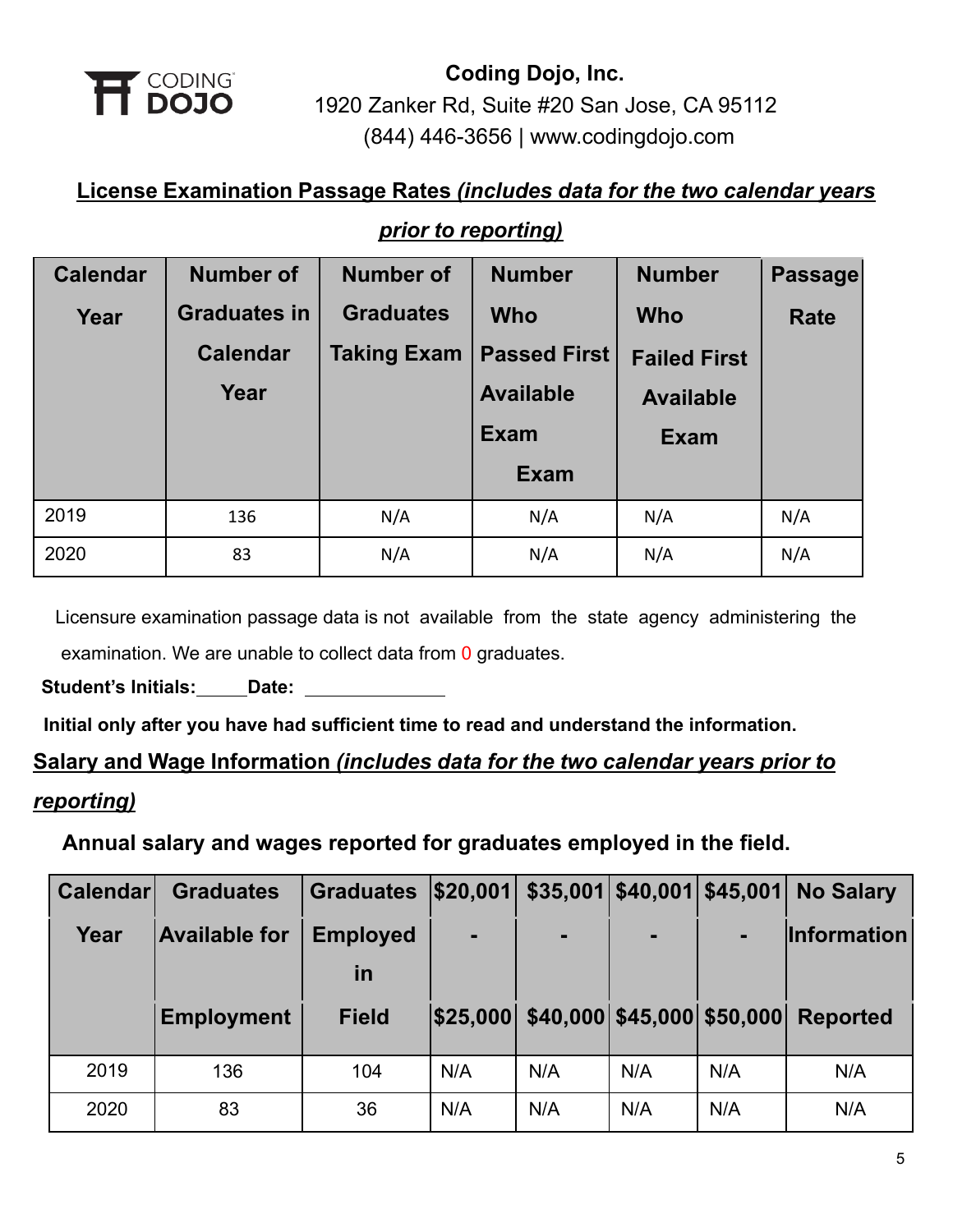

Average salary data is derived from survey feedback received from Coding Dojo alumni. The information we shared in the salary disclosure statements are substantiated using [glassdoor.com](http://glassdoor.com/) and reflect the average salary specific to the regional location. A list of sources used to substantiate salary disclosures is available from the school.

**Student's Initials: Date:**

## **Initial only after you have had sufficient time to read and understand the information. Cost of Educational Program**

Total charges for the program for students completing on time in 2019: \$15,995 Total charges may be higher for students that do not complete on time.

Total charges for the program for students completing on time in 2020: \$15,995 Total charges may be higher for students that do not complete on time.

Student's Initials: **Date: Date: Date: Date: Date: Date: Date: Date: Date: Date: Date: Date: Date: Date: Date: Date: Date: Date: Date: Date: Date: Date: Date: Date: Date: D** 

**Initial only after you have had sufficient time to read and understand the information.**

Students at Coding Dojo are not eligible for federal student loans. This institution does not meet the U.S. Department of Education criteria that would allow its students to participate in federal student aid programs.

**Student's Initials: Date:**

### **Initial only after you have had sufficient time to read and understand the information.**

This fact sheet is filed with the Bureau for Private Postsecondary Education. Regardless of any information you may have relating to completion rates, placement rates, starting salaries, or license exam passage rates, this fact sheet contains the information as calculated pursuant to state law.

Any questions a student may have regarding this fact sheet that have not been satisfactorily answered by the institution may be directed to the Bureau for Private Postsecondary Education at 1747 N. Market Blvd, Suite 225, Sacramento, CA 95834, www.bppe.ca.gov, toll-free telephone number (888) 370-7589 or by fax (916) 263-1897.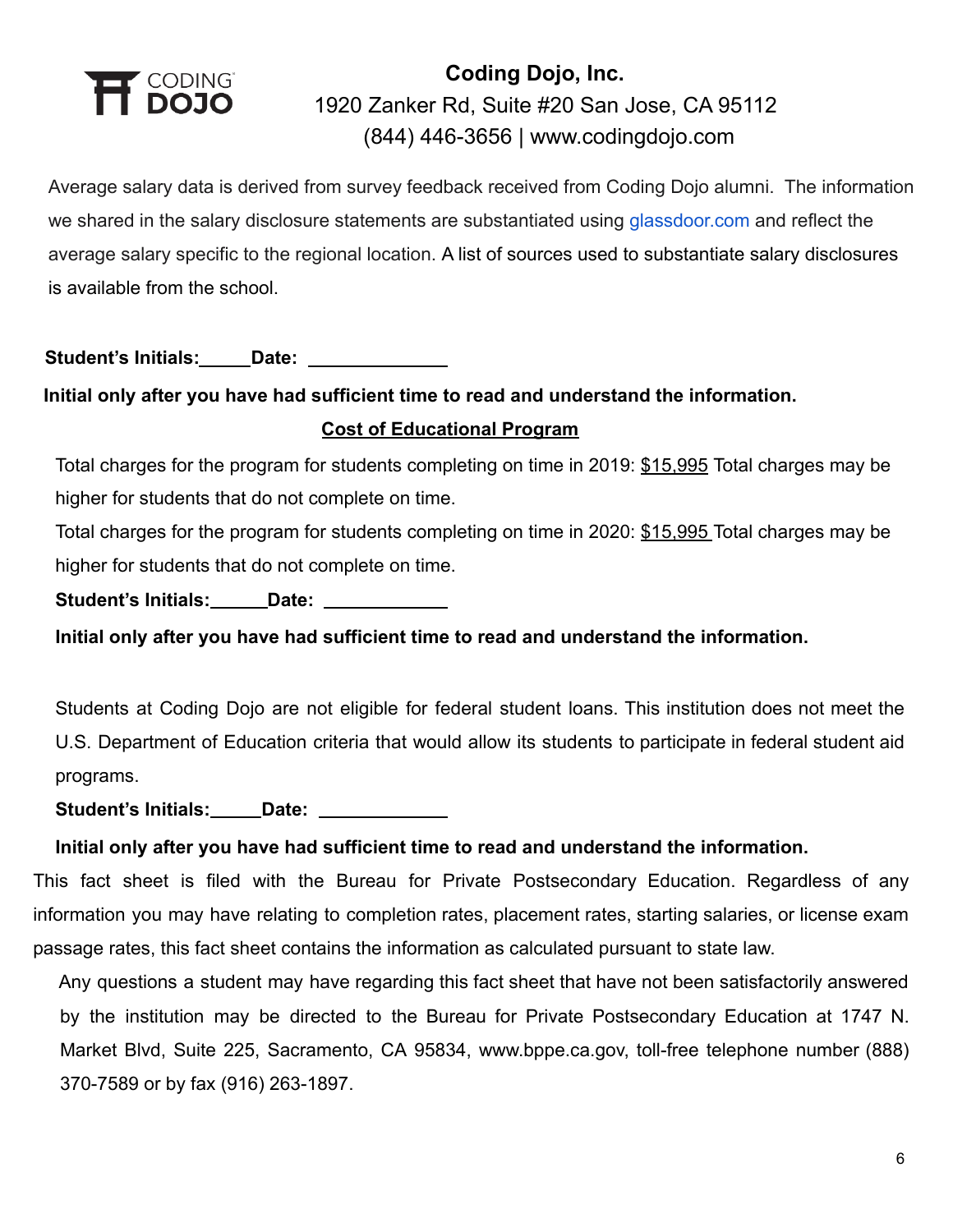

Student Name Print

Student'sSignature Date Date Controller and Date Date Date

 $\_$ 

 $\overline{\phantom{a}}$  , where  $\overline{\phantom{a}}$  , where  $\overline{\phantom{a}}$  , where  $\overline{\phantom{a}}$  , where  $\overline{\phantom{a}}$ 

School Official Date Date Date Date

## **Definitions**

\_\_\_\_\_\_\_\_\_\_\_\_\_\_\_\_\_\_\_\_\_\_\_\_\_\_ \_\_\_\_\_\_\_\_\_\_\_\_\_\_\_\_\_\_\_\_\_\_\_\_\_\_

\_\_\_\_\_\_\_\_\_\_\_\_\_\_\_\_\_\_\_\_\_\_\_\_ \_\_\_\_\_\_\_\_\_\_\_\_\_\_\_\_\_\_\_\_\_\_\_\_\_\_

- "Number of Students Who Began the Program" means the number of students who began a program who were scheduled to complete the program within 100% of the published program length within the reporting calendar year and excludes all students who cancelled during the cancellation period.
- "Students Available for Graduation" is the number of students who began the program minus the number of students who have died, been incarcerated, or been called to active military duty.
- "Number of On-time Graduates" is the number of students who completed the program within 100% of the published program length within the reporting calendar year.
- On-time Completion Rate" is the number of on-time graduates divided by the number of students available for graduation.
- "150% Graduates" is the number of students who completed the program within 150% of the program length (includes on-time graduates).
- "150% Completion Rate" is the number of students who completed the program in the reported calendar year within 150% of the published program length, including on-time graduates, divided by the number of students available for graduation.
- "Graduates Available for Employment" means the number of graduates minus the number of graduates unavailable for employment.
- "Graduates Unavailable for Employment" means the graduates who, after graduation, die, become incarcerated, are called to active military duty, are international students that leave the United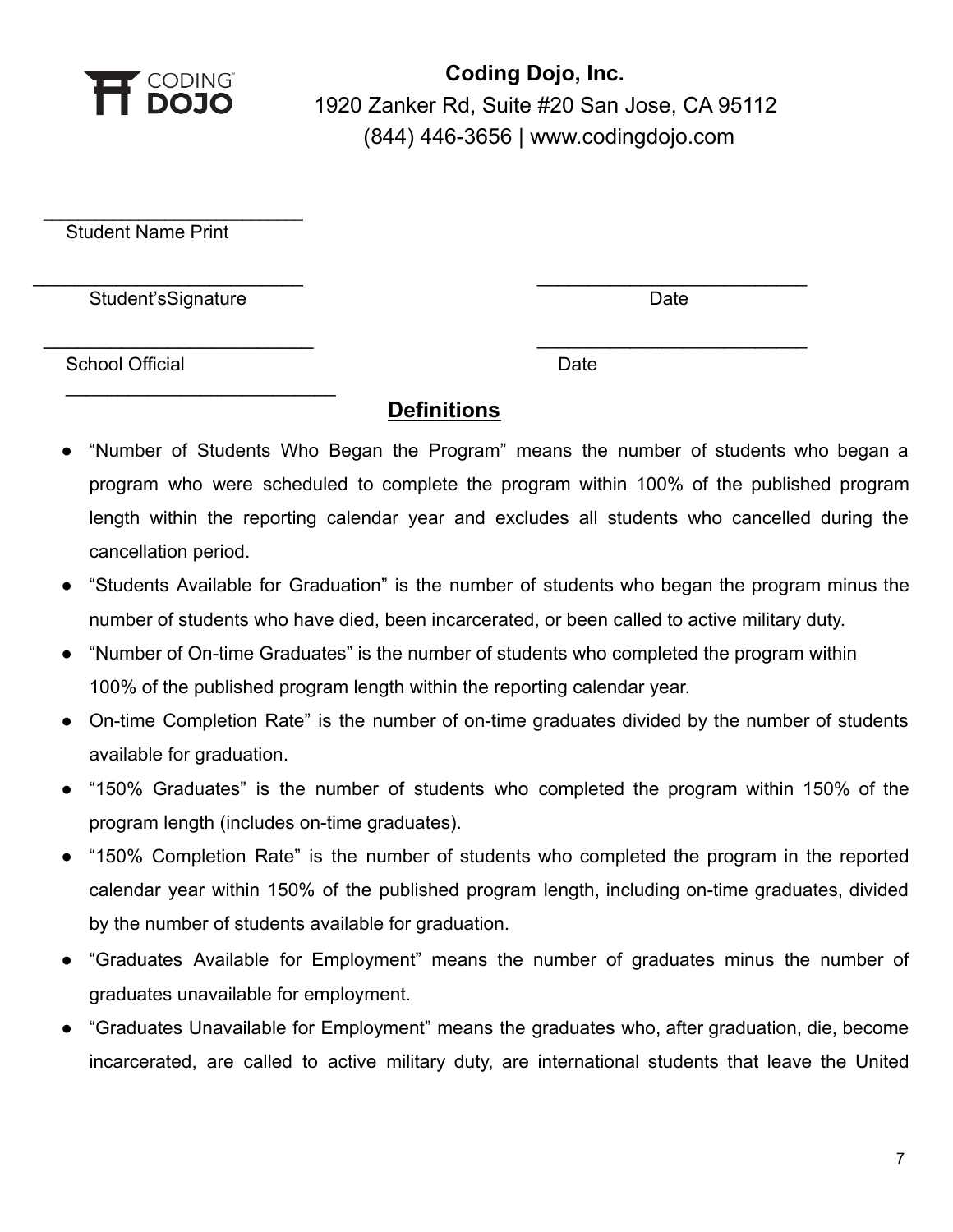# T CODING<br>**1 DOJO**

# **Coding Dojo, Inc.** 1920 Zanker Rd, Suite #20 San Jose, CA 95112 (844) 446-3656 | [www.codingdojo.com](http://www.codingdojo.com)

States or do not have a visa allowing employment in the United States, or are continuing their education in an accredited or bureau-approved postsecondary institution.

- "Graduates Employed in the Field" means graduates who beginning within six months after a student completes the applicable educational program are gainfully employed, whose employment has been reported, and for whom the institution has documented verification of employment. For occupations for which the state requires passing an examination, the six months period begins after the announcement of the examination results for the first examination available after a student completes an applicable educational program.
- "Placement Rate Employed in the Field" is calculated by dividing the number of graduates gainfully employed in the field by the number of graduates available for employment.
- "Number of Graduates Taking Exam" is the number of graduates who took the first available exam in the reported calendar year.
- "First Available Exam Date" is the date for the first available exam after a student completed a program.
- "Passage Rate" is calculated by dividing the number of graduates who passed the exam by the number of graduates who took the reported licensing exam.
- "Number Who Passed First Available Exam" is the number of graduates who took and passed the first available licensing exam after completing the program.
- "Salary" is as reported by graduate or graduate's employer.
- "No Salary Information Reported" is the number of graduates for whom, after making reasonable attempts, the school was not able to obtain salary information.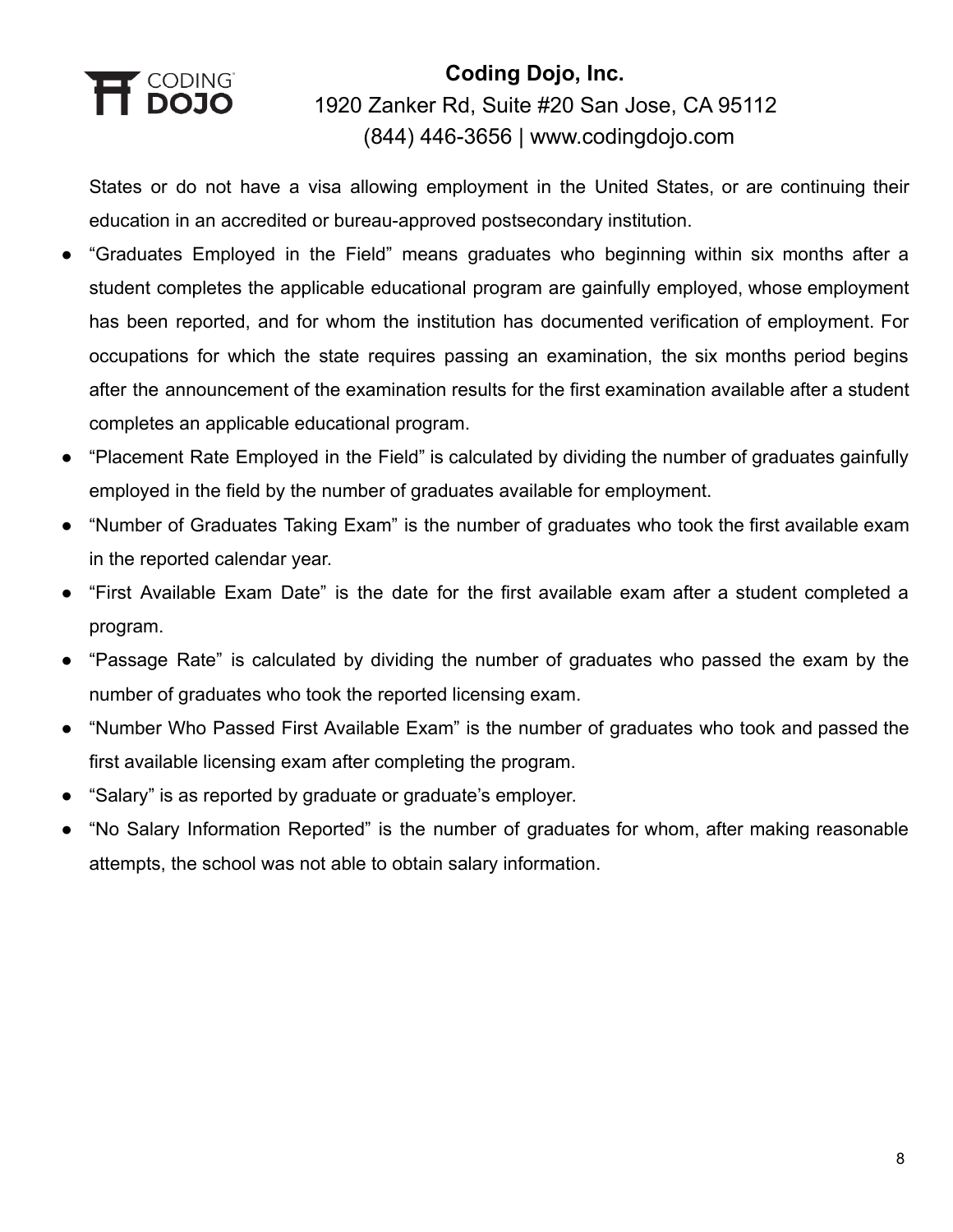

## **STUDENT'S RIGHT TO CANCEL**

- 1. Students have the right to cancel their agreement for a program of instruction, without any penalty or obligations, through attendance at the first-class session or the seventh calendar day after enrollment, whichever is later.
- 2. Cancellation may occur when the student provides a written notice of cancellation via email to student support: [support@codingdojo.com](mailto:support@codingdojo.com)
- 3. The written notice of cancellation need not take any particular form and, however expressed, it is effective if it shows that the student no longer wishes to be bound by the Enrollment Agreement.
- 4. If the Enrollment Agreement is cancelled, the school will refund the student any money he/she paid, less the registration fee not to exceed \$250.00, if charged, within 45 days after the notice of cancellation is received.

Students may withdraw from the school at any time after the cancellation period (described above) and receive a pro rata refund if they have completed 60 percent or less of the scheduled days in their current program through the last day of attendance. If the student has completed more than 60% of the period of attendance for which the student was charged, the tuition is considered earned and the student will receive no refund.

For the purpose of determining a refund under this section, a student may be deemed to have withdrawn from a program of instruction when any of the following occurs:

- The student notifies the institution of the student's intent to withdraw.
- The institution terminates the student's enrollment for failure to maintain satisfactory progress; failure to abide by the rules and regulations of the institution; absences in excess of maximum set forth by the institution; and/or failure to meet financial obligations to the School.

For the purpose of determining the amount of the refund, the date of the student's withdrawal shall be deemed the last date of recorded attendance. The amount owed equals the prorate for the program -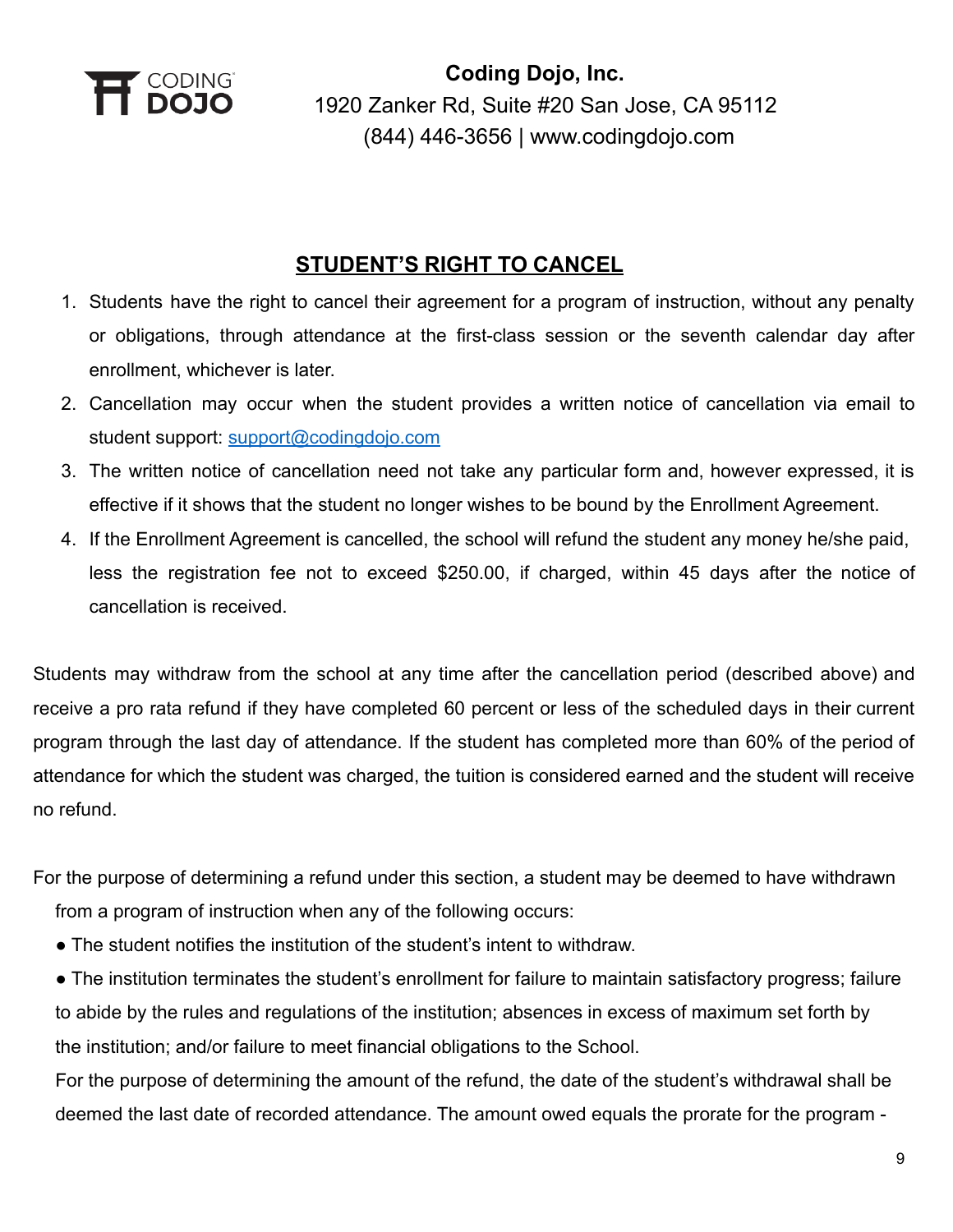

total institutional charge, minus discounts or scholarships, multiplied by the total days up through the last date of attendance (excluding retakes, divided by the total standard program days - prior to withdrawal).

If any portion of the tuition was paid from the proceeds of a loan or third party, the refund shall be sent to the lender, third party or, if appropriate, to the state or federal agency that guaranteed or reinsured the loan. The student will have to repay the full amount of the loan plus interest, less the amount of any refund. Any amount of the refund in excess of the unpaid balance of the loan shall be first used to repay any student financial aid programs from which the student received benefits, in proportion to the amount of the benefits received, and any remaining amount shall be paid to the student. If the student has received federal student financial aid funds, the student is entitled to a refund of monies not paid from federal student financial aid program funds.